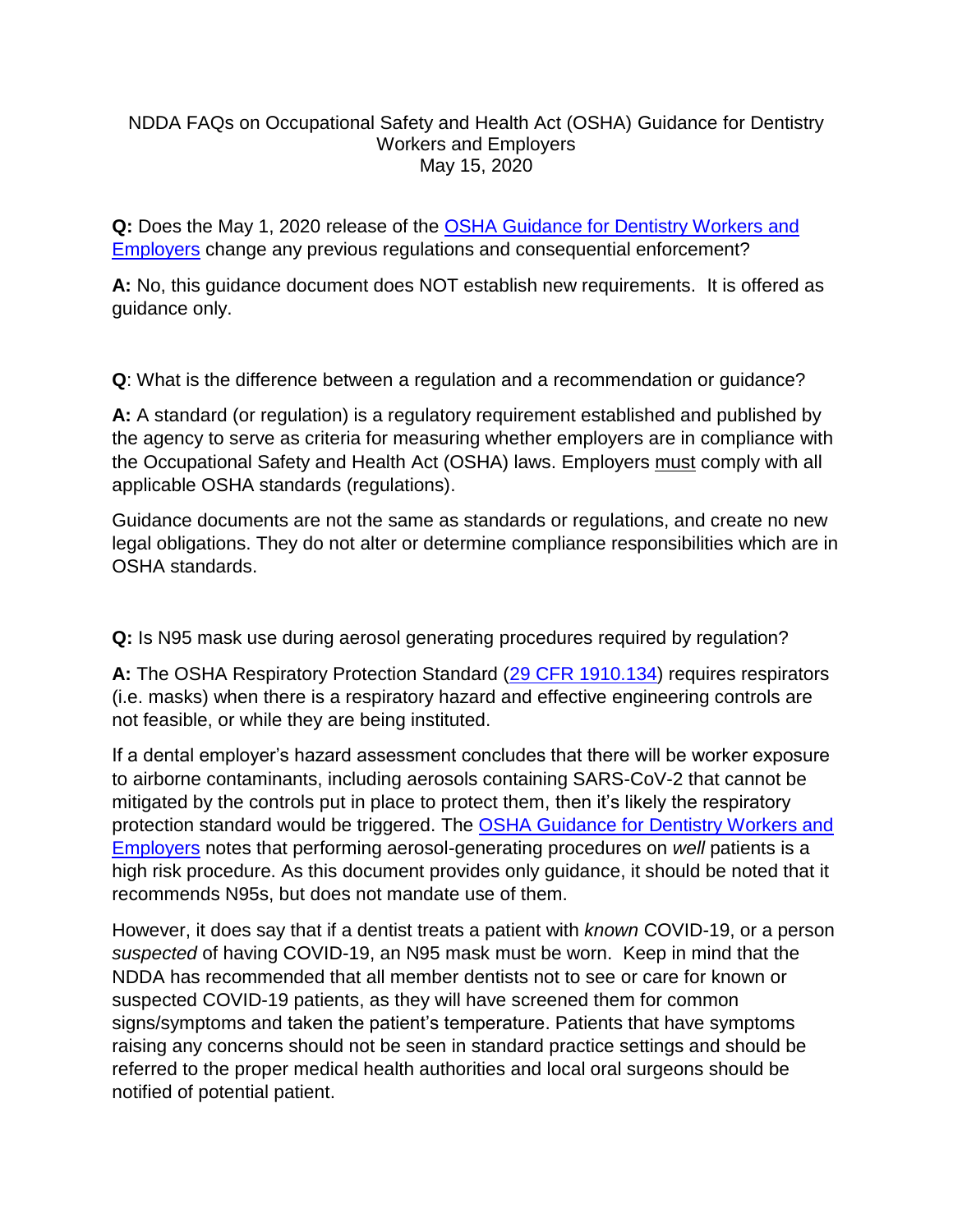**Q**: If an N95 mask is to be used, what else is required?

**A**: If the Hazard Assessment conclusion is that N95 are not required, but it still is preferred for use by the dentist or team member, the requirement to conduct the initial fit test, or the subsequent annual fit test, for employees is not required. However, the initial and annual fit tests are recommended.

If the conclusion is that the N95 is required for the particular circumstance, then the dentist is required to comply with all aspects of OSHA's respiratory protection program including the initial and annual fit test.

A seal check must be performed whenever an N95 mask is used.

**Q**: OSHA's guidance says you should assess the hazards that your workers may face, evaluate that risk, and select, implement and ensure employees use the controls you put in place to minimize risk. How do dentists do this?

**A:** OSHA has long required employers to assess occupational hazards to which their workers may be exposed. The OSHA [standards](https://www.osha.gov/SLTC/covid-19/standards.html) for personal protective equipment (PPE) [\(29 CFR 1910.132\)](https://www.osha.gov/laws-regs/regulations/standardnumber/1910/1910.132) including respiratory protection [\(29 CFR 1910.134\)](https://www.osha.gov/laws-regs/regulations/standardnumber/1910/1910.134), have always included the requirement to conduct a hazard assessment.

So dentists must do a Hazard Assessment. This takes into consideration a number of factors, a few of which are:

- the incidence and prevalence of COVID-19 in their area
- the overall health and age of the patient
	- o any co-morbidities such as heart disease, chronic respiratory diseases, cardiovascular disease, including hypertension, diabetes, obesity, chronic kidney disease and especially those on dialysis, chronic liver disease, and any immunocompromised patient
	- o any current testing results for the patient
- the PPE available to the staff
- the aerosol production that will occur during any necessary procedures
- available aerosol reduction or mitigation methods, such as use of a rubber dam, availability of high speed evacuation, alternative treatment measures that might be employed

Of significance: the ADA is working with experts in the hazard assessment arena to develop a tool to aid dentists in accomplishing this task.

**Q:** OSHA says on its website that dentists should only be open for emergency procedures. Does that mean if my state has said dental offices can open for routine care, will dentists still be at risk of violating OSHA standards?